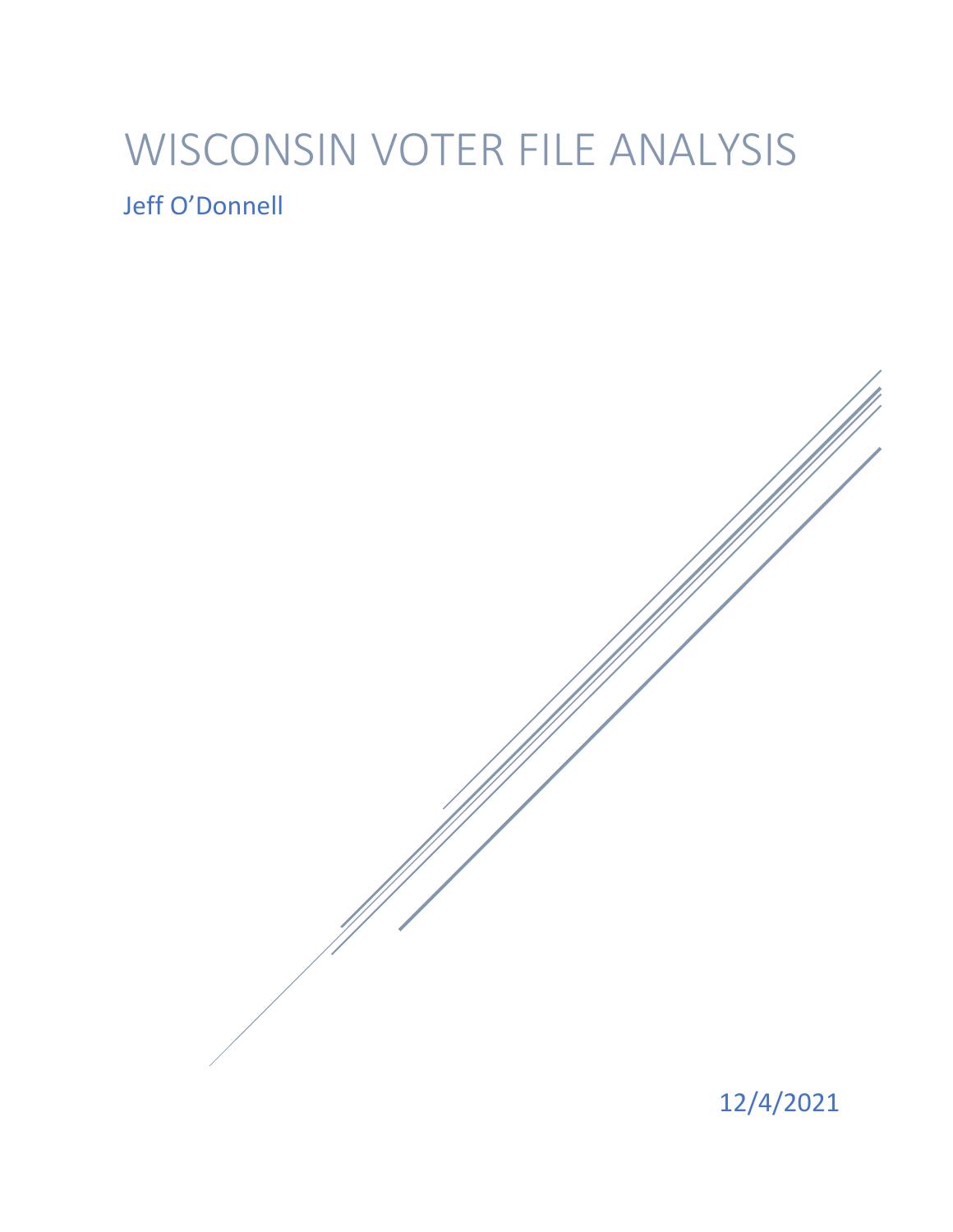# **Contents**

| $\label{eq:1} \mbox{Introduction} \,\, \ldots \,\, \ldots \,\, \ldots \,\, \ldots \,\, \ldots \,\, \ldots \,\, \ldots \,\, \ldots \,\, \ldots \,\, \ldots \,\, \ldots \,\, \ldots \,\, \ldots \,\, \ldots \,\, \ldots \,\, \ldots \,\, \ldots \,\, \ldots \,\, \ldots \,\, \ldots \,\, \ldots \,\, \ldots \,\, \ldots \,\, \ldots \,\, \ldots \,\, \ldots \,\, \ldots \,\, \ldots \,\, \ldots \,\, \ldots \,\, \ldots \,\, \ldots \,\, \ldots \,\, \ldots \,\,$ |
|-----------------------------------------------------------------------------------------------------------------------------------------------------------------------------------------------------------------------------------------------------------------------------------------------------------------------------------------------------------------------------------------------------------------------------------------------------------------|
|                                                                                                                                                                                                                                                                                                                                                                                                                                                                 |
|                                                                                                                                                                                                                                                                                                                                                                                                                                                                 |
|                                                                                                                                                                                                                                                                                                                                                                                                                                                                 |
|                                                                                                                                                                                                                                                                                                                                                                                                                                                                 |
|                                                                                                                                                                                                                                                                                                                                                                                                                                                                 |
|                                                                                                                                                                                                                                                                                                                                                                                                                                                                 |
|                                                                                                                                                                                                                                                                                                                                                                                                                                                                 |
|                                                                                                                                                                                                                                                                                                                                                                                                                                                                 |
|                                                                                                                                                                                                                                                                                                                                                                                                                                                                 |

# About the Author

Jeffrey O'Donnell has been a professional software and database engineer for 40 years. During that time, he has worked or consulted for numerous Fortune 500 companies, including Rockwell International, Westinghouse Electric, Mellon Bank, and U.S Steel. He has been working with Microsoft SQL Server since its inception and has designed and worked with software data systems containing hundreds of millions of data points.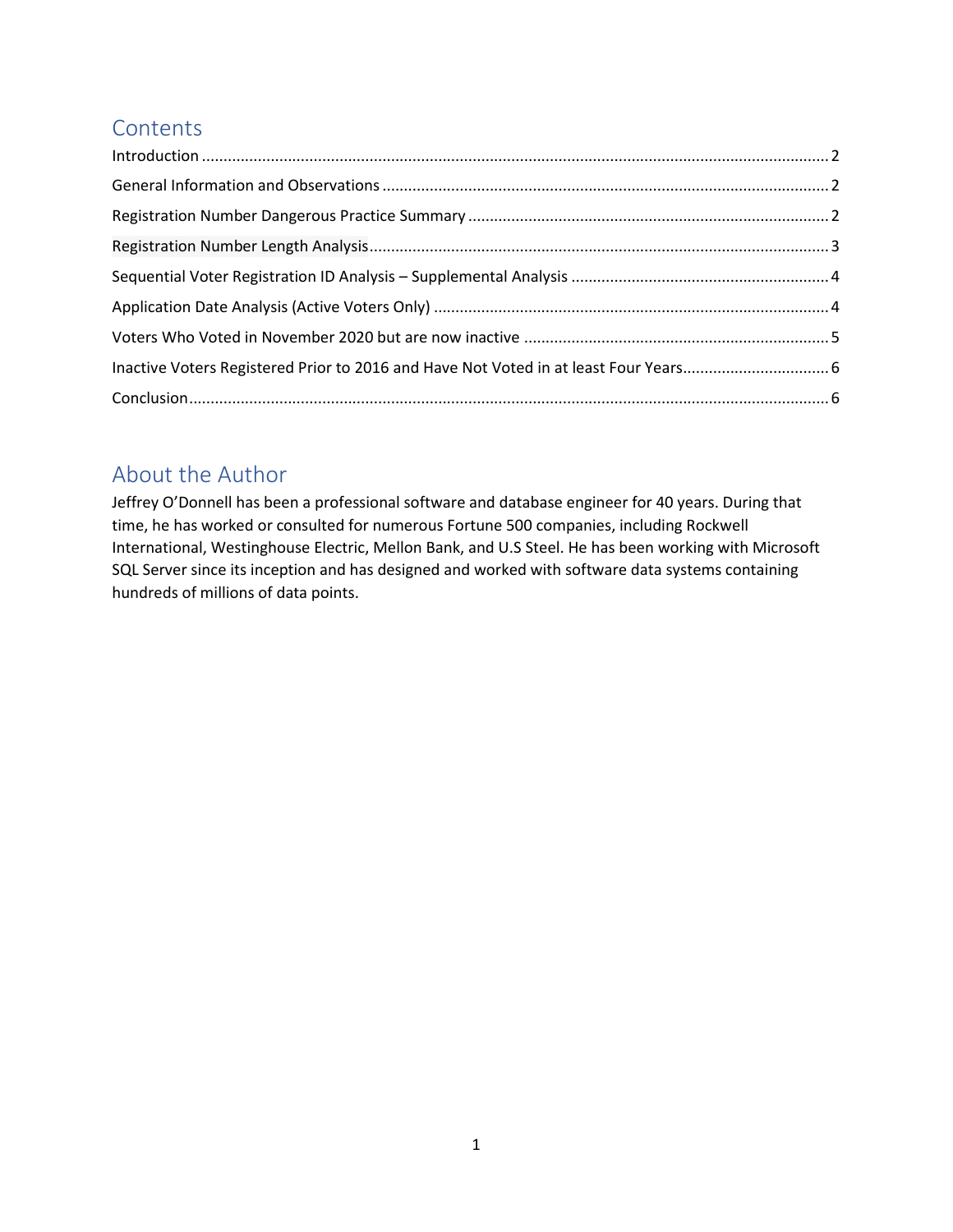## <span id="page-2-0"></span>Introduction

An analysis of the Wisconsin voter file revealed significant "red flags" in the data, some in concert and some in addition to the issues identified in the report authored by Jay Valentine (the "Valentine Report"). These anomalies are summarized below, but generally center around the use of non-"best practices" in the database design, and non-standardized processes by which voters are added. As a result, highly suspicious issues have been found in the data.

## <span id="page-2-1"></span>General Information and Observations

Data from the August version of the Wisconsin Voter Roll and History export has been used to create this report. The file contains 7,098,448 separate voter records. According to World Population Review, the population of Wisconsin is currently approximately 5,852,490. Based upon these numbers, it seems probable that voters are never actually removed from the database, but rather a status field is used to set them to "Inactive".

The Wisconsin Elections Commission's site lists the number of "of age" Wisconsin citizens at the time of the 2020 General election as 4,536,417.

In the file, 3,529,835 are listed as "active" voters. This indicates that approximately 60% of Wisconsin citizens are registered as active voters.

In the November 2020 election, the voting method used by Wisconsin Voters broke down as:

| Absentee | 1.970.059 |
|----------|-----------|
| At Polls | 1,338,575 |
| Total    | 3,308,634 |

If there are 4,536,417 of-age voters, and 3,308,634 of them voted, then the state-wide turnout for the national election would calculate as 72.9%. The percent of active voters who cast a vote was 93.7%.

The Wisconsin Elections Commission's site reports the presidential vote total as 3,297,352. The number of votes reported for the various U. S. House Races in Wisconsin totals only 3,238,051. Thus, the state undervotes / unreported Write-In totals would have to be 10,593 for the Presidential race, and 70,583 for the House races in order to make the numbers from the two sources match. Because Wisconsin does not disclose total vote or card counts, an investigation is necessary to determine if these numbers reconcile.

## <span id="page-2-2"></span>Registration Number Dangerous Practice Summary

As outlined in the Valentine Report, the registration number field is a string rather than an actual number, with inconsistent "0" paddings, i.e. zeros have been added at the beginning of the registration number field. This is a dangerous practice to employ in a database because duplicate numeric values can exist with differing numbers of zeroes as padding. This caused duplication of the "numeric" values of registered voters.

My findings on the duplicates are: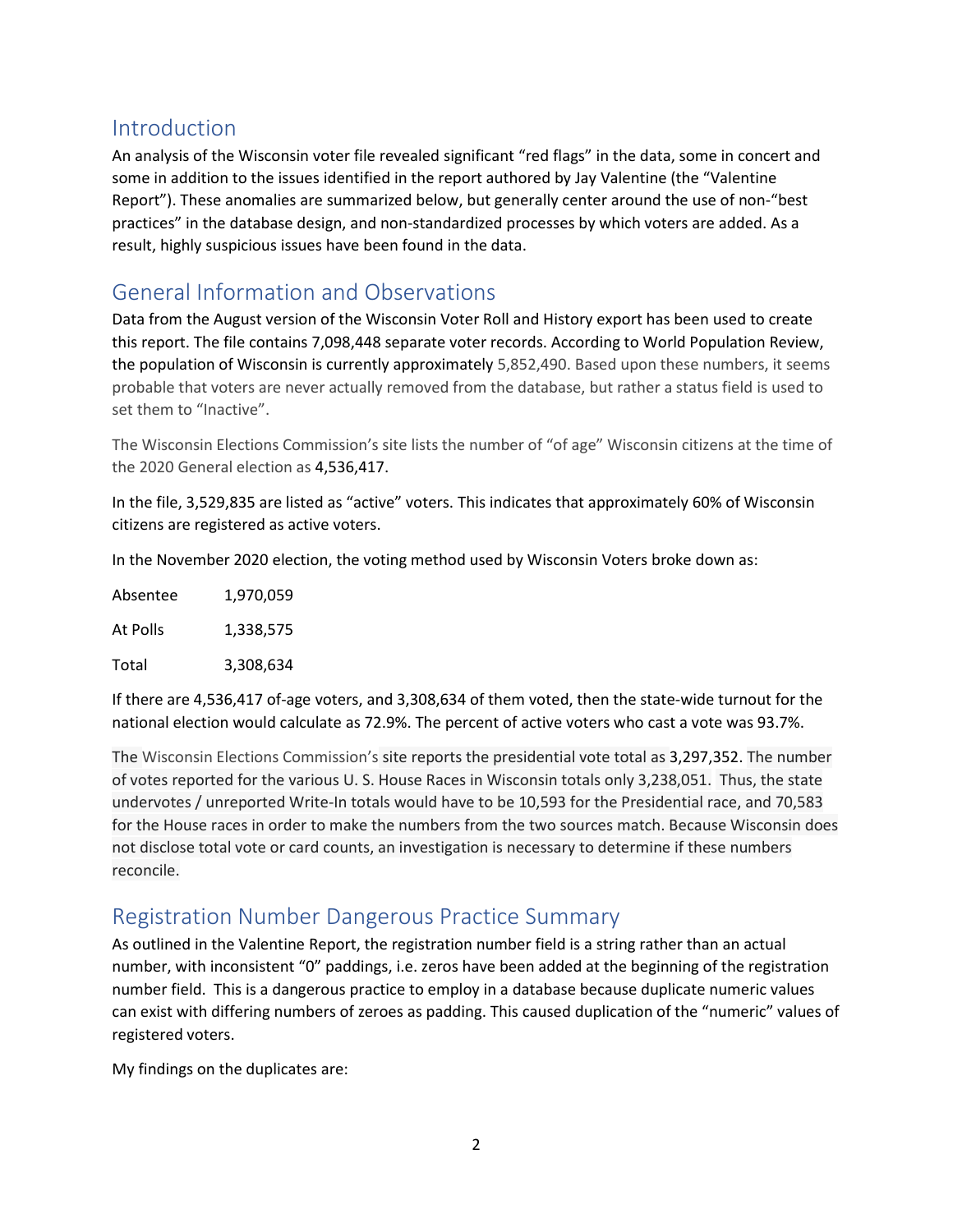157,758 voters have the same registration number if the "zero padding" is disregarded and they are interpreted numerically.

In 62,175 of these cases, multiple voters with the same numeric registration number are listed as active

In 52,720 of these cases, multiple voters with the same numeric registration number voted in November 2020

It is also found that these registration numbers are not sequentially allocated. For instance, if the last registration given was 10, database best practices would dictate that the next voter added would automatically be assigned 11. This method of automatically allocating sequential identification numbers eliminates human error and removes the possibility of intentionally placing new records between two existing records, which happens regularly in the Wisconsin Registration System. Because of how registration numbers are allocated, it is impossible to determine the actual entry order of voters into the system, which makes investigation of the sequence in which voters were entered impossible.

Wisconsin's method of registration number creation also allowed 16 records with non-numeric registration numbers to exist in the system.

# <span id="page-3-0"></span>Registration Number Length Analysis

In most database systems which use an identification field that is not numeric, there is a standardized field length. For instance, driver's license numbers in most states are not numeric, but all have the same number of characters.

The registration number strings in the Wisconsin Voter file show a variety of lengths. For analysis purposes, here are each "length of registration number", the number of occurrences, and the earlies and latest application dates of each length.

|                | Length Occurrences | <b>Earliest Application Date</b> | <b>Latest Application Date</b> |
|----------------|--------------------|----------------------------------|--------------------------------|
| $\mathbf{1}$   | 13                 | 2006-04-04                       | 2012-06-05                     |
| $\overline{2}$ | 24                 | 2005-11-08                       | 2020-04-07                     |
| 3              | 54                 | 2006-04-04                       | 2020-11-03                     |
| 4              | 1                  | 2007-04-03                       | 2007-04-03                     |
| 6              | 3                  | 2008-05-28                       | 2008-10-01                     |
| 7              | $\mathbf{1}$       | 2006-04-04                       | 2006-04-04                     |
| 8              | 61783              | 1917-10-29                       | 2021-08-16                     |
| 9              | 1596226            | 1918-01-01                       | 2021-11-03                     |
| 10             | 5440341            | 1900-01-01                       | 2021-11-18                     |
| 11             | 1                  | 2006-03-29                       | 2006-03-29                     |
| 15             | 1                  | 2006-11-07                       | 2006-11-07                     |
|                |                    |                                  |                                |

#### *Note: Lengths of registration numbers assigned in 2020 or 2021 are indicated in bold*

This indicates that registration numbers of lengths 8, 9, and 10 are still being commonly used, and the reason that they are not standardized is not known. It could be understood if the registration number length used in different counties or precincts was not the same when they were merged together, but the recent use of three different lengths would remove that possibility. This is another "red flag", because the differing lengths could indicate that multiple entities are creating these records, and not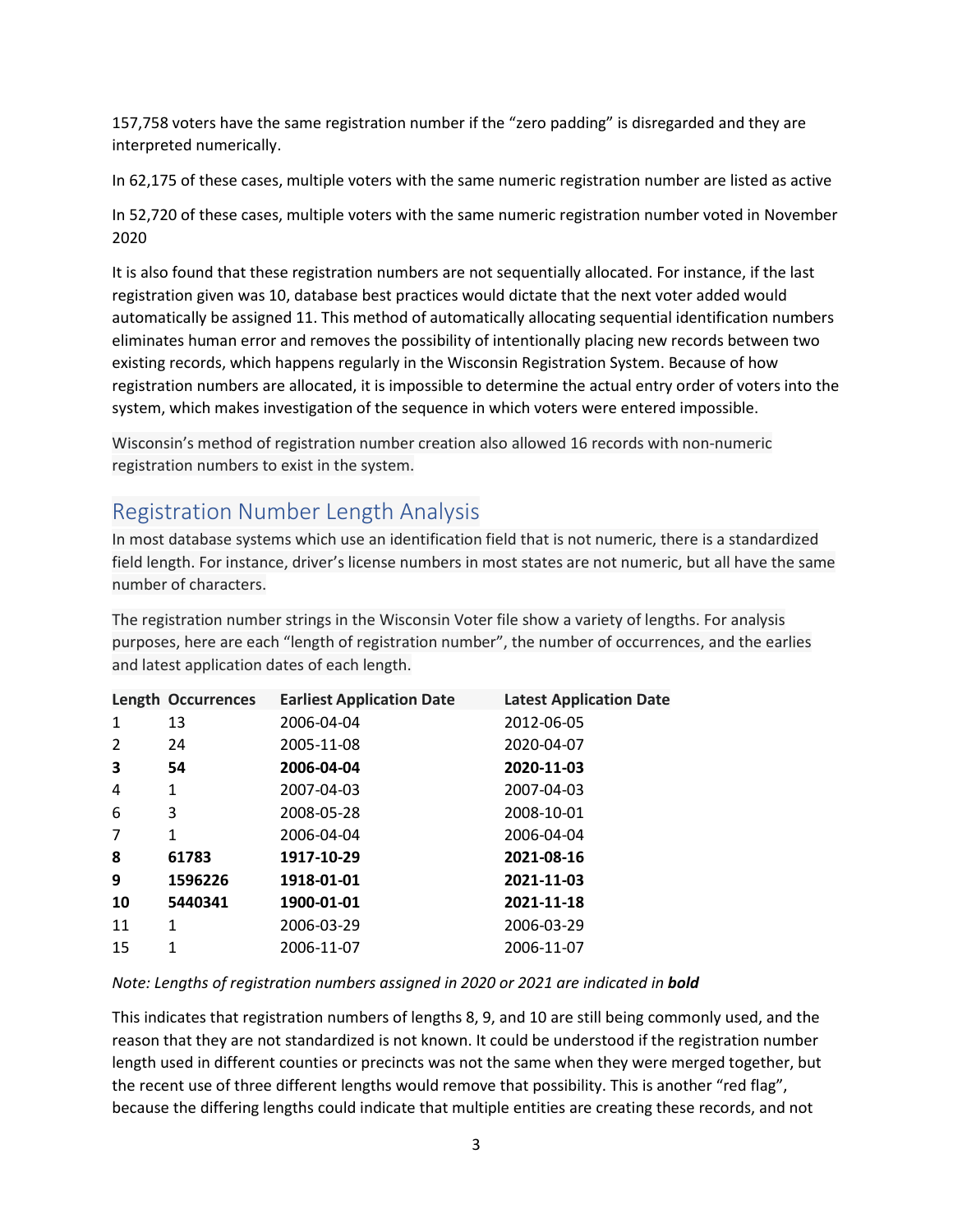just the Election Commission. The WEC procedure manuals which dictate how registration numbers are created should be made public in order to provide public confidence in the procedure.

# <span id="page-4-0"></span>Sequential Voter Registration ID Analysis – Supplemental Analysis

As noted in the Valentine Report, there were consistent sequential gaps in voter registration IDs. Although gaps themselves could be remnants of voters moving out of state, it's very unusual that these consistent gaps span thousands of voter registration IDs. Registration IDs where gaps of 10 sequential numbers were present appear to be very prevalent with voter IDs that started with a 7. Also, there is no definable pattern between the sequences and the application dates. This is further proof that the numbers are *not* assigned sequentially, nor are they being auto-assigned by a computer as expected.

# <span id="page-4-1"></span>Application Date Analysis (Active Voters Only)

The voter file contains the application date for each voter. An analysis of these dates shows the following ranges of years that currently active voters have been registered:

| Voters    |
|-----------|
| 9         |
| 121,251   |
| 12        |
| 41        |
| 491       |
| 6,884     |
| 18,658    |
| 60,501    |
| 95,840    |
| 186,846   |
| 815,882   |
| 2,176,300 |
| 47,067    |
|           |

Please note that these are not ages of voters. The Wisconsin voter file did not contain Birth Dates, for an unknown reason. These numbers represent how many years the active voters have been registered. Thus, each voter in a category is at least 18 years older than yearly figures identified above.

The most obvious "red flag" in this table is the 120K+ voters who have, according to the system, been registered between 100 and 119 years. This is explained by the following table, which lists the 5 dates in history where, according to the voter file, the most people were registered who are still active:

| #             | Date       | <b>Voters (still active)</b> |
|---------------|------------|------------------------------|
| 1             | 2020-11-03 | 205,355                      |
| $\mathcal{L}$ | 2018-11-06 | 181,047                      |
| 3             | 2004-11-02 | 176,022                      |
| 4             | 2016-11-08 | 136,190                      |
| 5             | 1918-01-01 | 119,283                      |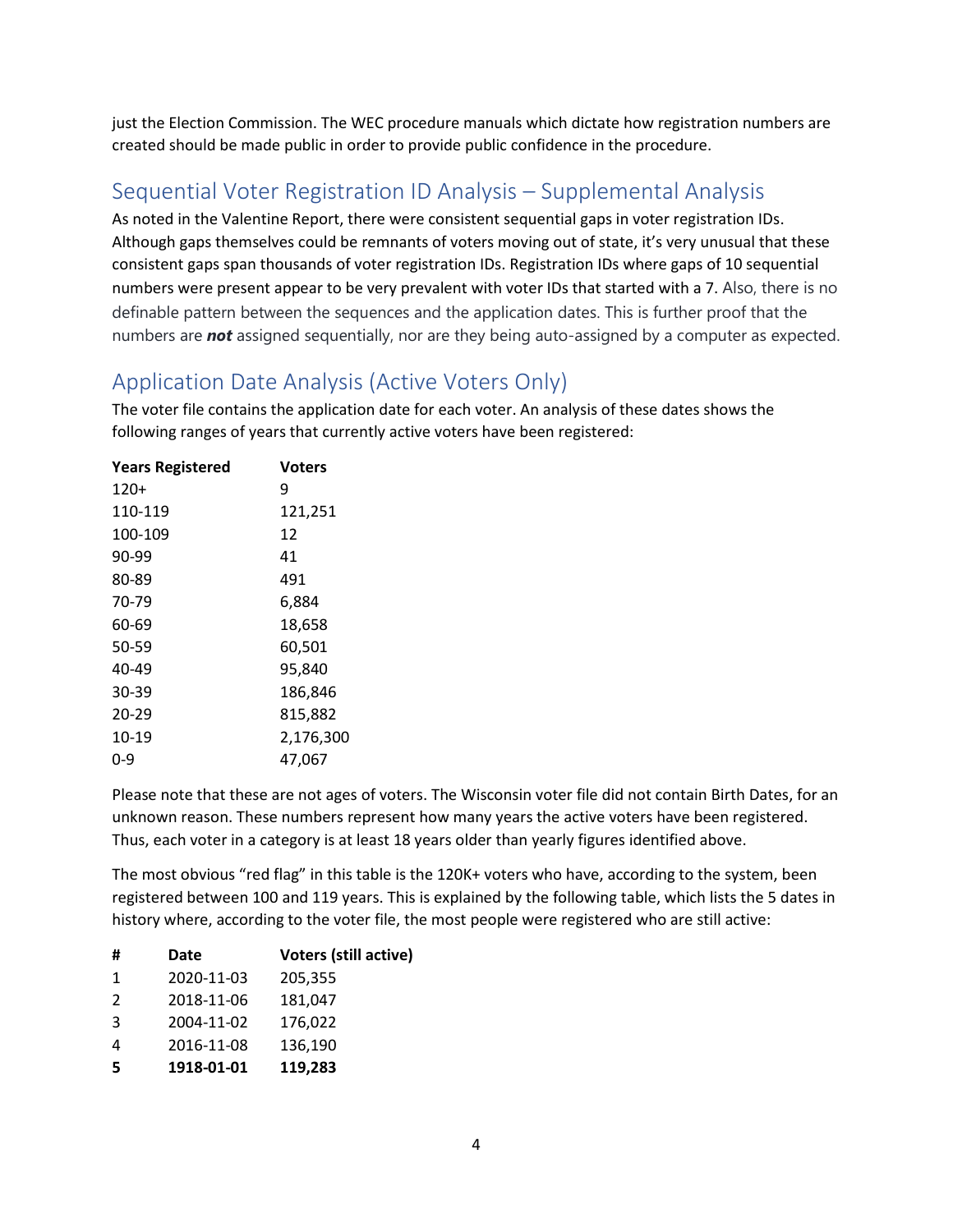Sitting in  $5<sup>th</sup>$  place all time is the improbable date of  $1/1/1918$ , with 119,283 voters. The most likely reason for this would seem to be some date-type incompatibility in a merge. However, analyzing the application source field (where merges are listed) revealed it to be empty in more than 112,000 cases. This is a red flag because these records are obviously inaccurate. Should there be some reason that the records were created with those incorrect dates, then the next question is why no steps were taken to correct them.

It should be noted that the total count of voters with the 1/1/1918 application date, active or inactive, is 569,277. This is far too large a number to be explained simply.

November 3, 2020 was the single most significant registration date in Wisconsin's history with 205,355 people registering to vote that day. Given the findings of the Legislative Audit Bureau ("LAB") detailed in their October 2021 Report, and the use of API's granting third parties access to Wisconsin's registration database, such numbers raise a number of significant red flags.

For example, the LAB Report detailed the WEC's and other elections officials' lack of cooperation noting that the City of Madison refused to let the LAB auditors handle absentee ballots despite their county (Dane County) having the highest percentage of absentee ballots in the state at 74.4 percent of ballots. [LAB Report at 6] The LAB also stated that county clerks for Milwaukee County and the Town of Little Suamico refused access to their ballots. Combined, these areas accounted for 623,700 of the 3.3 million ballots cast in the November 2020 election. (18.9 percent). Lab Report at 7. The LAB also noted that three WEC members refused to speak with the auditors. *Id*. at 5.

The LAB also found that, nearly 220,404 voters said they were indefinitely confined in the 2020 election—thereby avoiding statutory voter identification requirements—including 169,901 individuals (77.1 percent) who indicated for the *first time* that they were indefinitely confined. [LAB Report at 50]. Moreover, according to WEC's data, 48,554 of those first-time individuals (22.0 percent) had not previously voted by methods that required them to have provided photo identification or did not have photo identifications on file with clerks. [LAB Report 51].

Lastly, according to the LAB Report, in 2020, 957,977 Wisconsinites registered to be a new voter. Of that figure, 45,665 new voters registered with driver's license information that did *not* match DMV records or 4.8% of registrants. Of the 45,665 total non-matches, 63.1 percent were from a name non-match, meaning the name submitted by the new voter on the ballot application did not match the name on file at the DOT. [Lab Report at 21-22]

All of the above issues, raise significant red flags as to whether Wisconsin's registration database contains a material number of illegal voters or voters who are not who they say they are.

### <span id="page-5-0"></span>Voters Who Voted in November 2020 but are now inactive

Focusing on 2021, the data shows that 779,237 voters, around 10% of the total voter roll and 22% of all active voters, registered within the six months prior to and including November 3, 2020. Of those, 31,872 (about four percent) are now listed as inactive. These 31,872 voters should be investigated to determine why they were removed. Wisconsin Public Radio reported on August 4, 2021, that the WEC had removed 174,307 voters from the rolls that had not voted in four years, and another 31,854 who